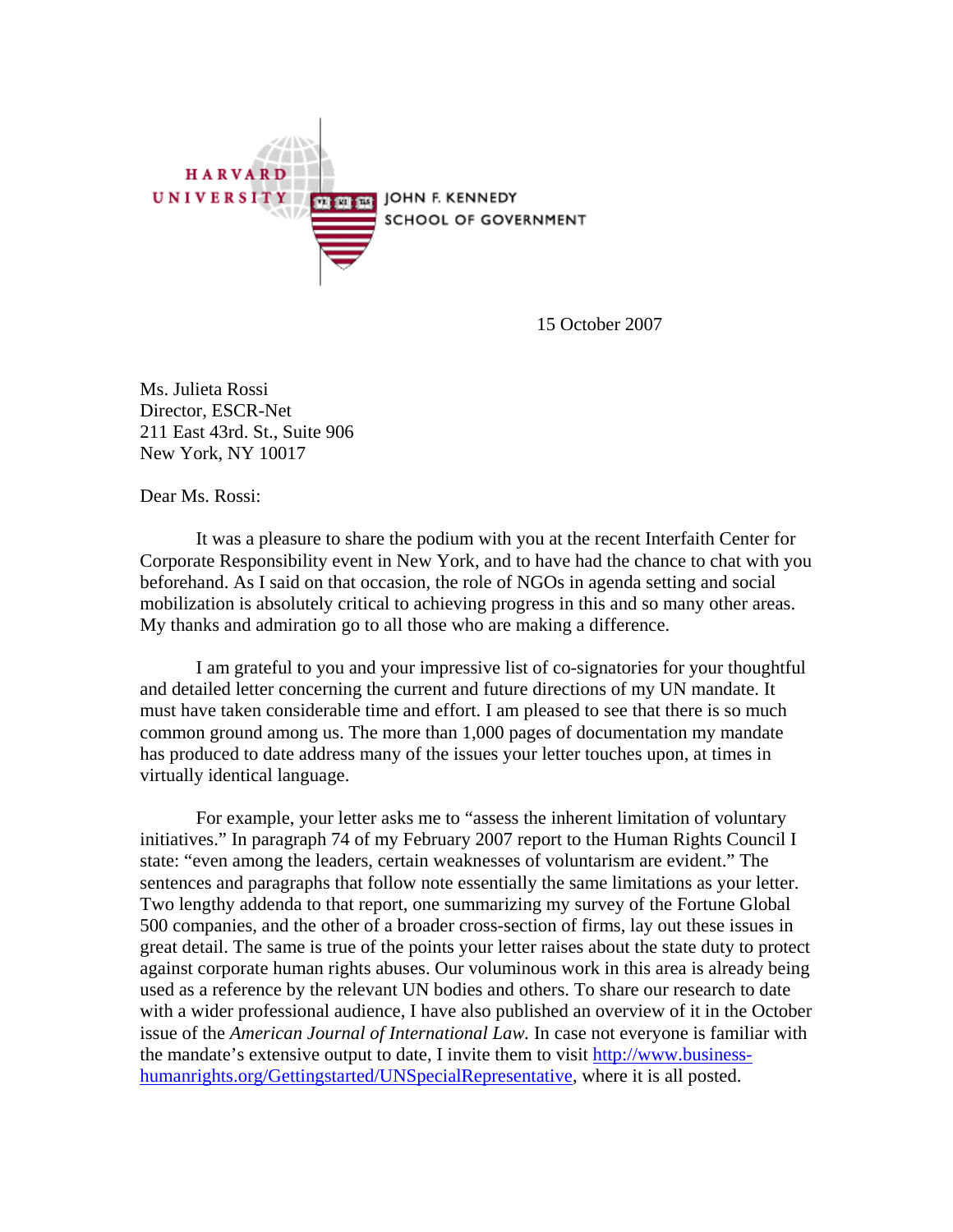Your letter asks me to endorse a number of proposals. I have dedicated this last year of the current mandate to the systematic study of, and consultations about, various options for moving the agenda forward. I certainly will take your suggestions seriously, but I don't expect to reach any closure until sometime in the spring. In the meantime, I do want to take this opportunity to clarify for everyone the specific nature of my mandate, and also to indicate broadly the approach I bring to it, both of which may help set expectations appropriately. I begin with the mandate itself.

 1. Mine is not an open-ended mandate regarding the many challenges of business and human rights. On the contrary, it is focused and detailed. Perhaps the best thing to do is simply to quote from the authorizing resolution by the then Commission on Human Rights, as approved by the UN Economic and Social Council in July 2005. I am required:

- (a) To identify and clarify standards of corporate responsibility and accountability for transnational corporations and other business enterprises with regard to human rights;
- (b) To elaborate on the role of States in effectively regulating and adjudicating the role of transnational corporations and other business enterprises with regard to human rights, including through international cooperation;
- (c) To research and clarify the implications for transnational corporations and other business enterprises of concepts such as "complicity" and "sphere of influence";
- (d) To develop materials and methodologies for undertaking human rights impact assessments of the activities of transnational corporations and other business enterprises;
- (e) To compile a compendium of best practices of States and transnational corporations and other business enterprises.

Your letter makes a number of suggestions for other subjects the mandate might include. But I am sure you will understand that I am obliged to fulfill the mandate I've actually been given as faithfully as I can.

2. My mandate is also a very particular type. The Commission on Human Rights could have established a special rapporteur or expert working group to receive complaints and urgent appeals, conduct field investigations, and report findings back to the relevant governments and the Commission itself. Many such mandates exist on other subjects. But the Commission chose not to go that route. Judging from the context within which the decision was taken, I would guess that the Commission felt a need for assistance in determining how to achieve progress on the overall policy front, rather than in addressing or redressing specific cases. And so it requested the Secretary-General to appoint a Special Representative to advise both the SG and the Commission (now Council) on the five sets of issues enumerated above. In turn, the Office of the High Commissioner made no budgetary provisions for any of those more traditional special procedures functions, including for travel beyond Geneva.

It was I who decided to seek greater exposure to various perspectives and voices. And I have raised the funding for doing so. But I have had neither the mandate nor the capacity to act in the role you urge me to play now and recommend for the future.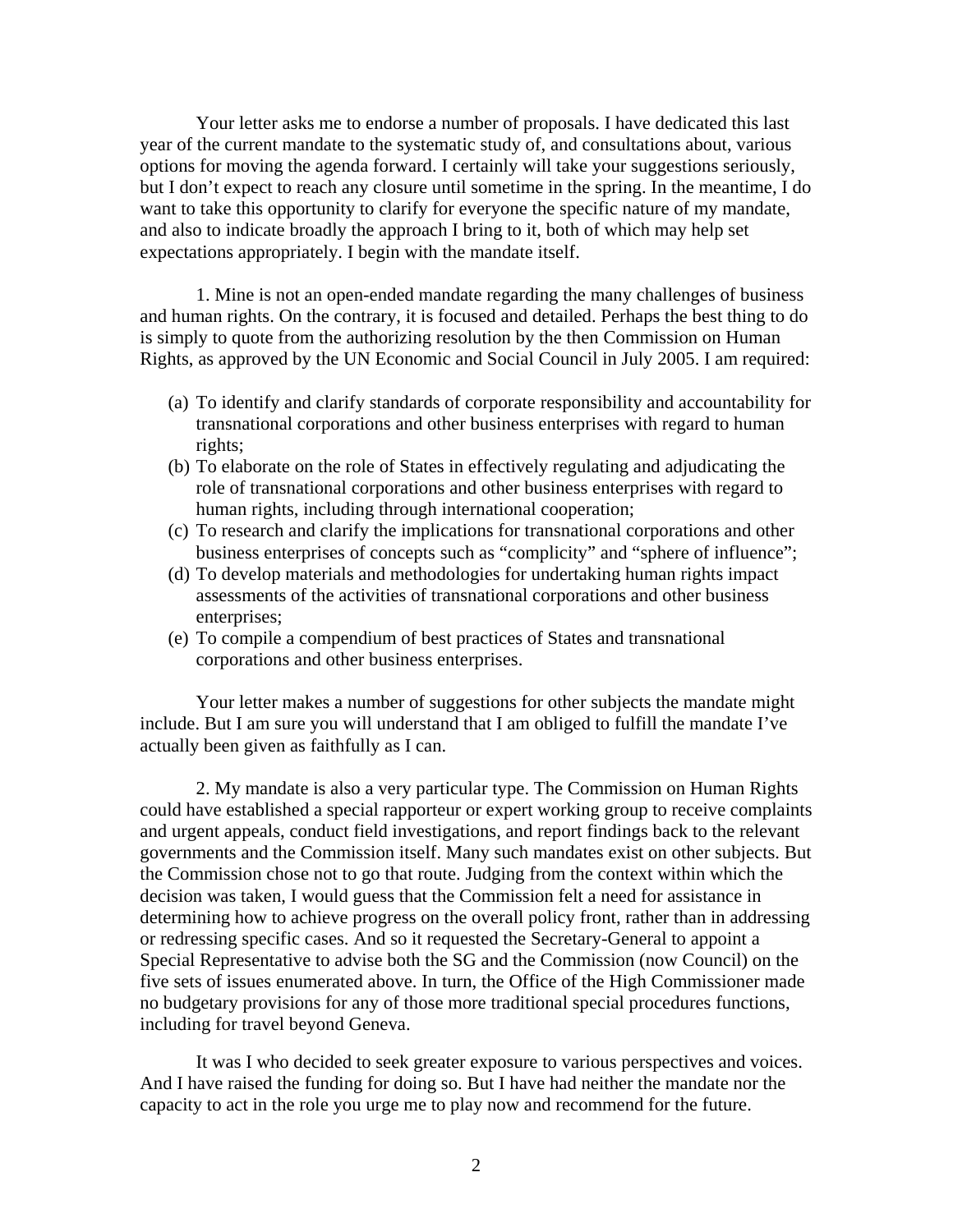3. In my desire to learn from and draw upon the widest possible sources of experiences and areas of expertise, I have conducted three regional multi-stakeholder consultations (in Johannesburg, Bangkok, and Bogotá); four international workshops of legal experts; and site visits to the international operations of companies and surrounding communities on three continents. I have also met with civil society organizations on numerous occasions, wherever I have travelled. In addition, I have engaged a half dozen law firms around the world in pro bono research for the mandate. The authorizing resolution did provide for two multi-stakeholder consultations focused on individual sectors, held in Geneva (extractives and financial services). These activities, and the extensive research by a small team I assembled and raised funding for, have been part of the "fact finding" phase of my work.

In all of these encounters I have explained the nature of my mandate and made it clear that my purpose in reaching out so widely was to inform me, so that I can do my job better—not to investigate, bear witness, or report on specific occurrences.

4. We are continuing in the same inclusive and transparent manner now that we have turned to the mandate's recommendatory phase. We have scheduled a series of expert workshops, each organized together with civil society organizations. Among other subjects, these will explore recommendations to states for business operations in conflict zones (organized jointly with Global Witness); the governance of multi-stakeholder initiatives and supply chain code implementation (organized jointly with the Clean Clothes Campaign and Oxfam/NOVIB); the state duty to protect (organized jointly with the Danish chapter of the International Commission of Jurists); and the corporate duty to respect (organized jointly with the Ethical Globalization Initiative and co-chaired by Mary Robinson). A multi-stakeholder workshop on grievance and accountability mechanisms will be held here at Harvard. In addition, we are exploring the possibility of convening a fourth regional consultation in a developing country, and conducting one more set of site visits. If we do proceed with those, we will ask ESCR-Net to suggest participants, as we have done on every previous occasion.

Attached you will find a conceptual overview of the current work stream, which I presented in remarks at the World Bank last week.

I hope you will concur that these past and planned activities constitute a significant effort to consult broadly and to include the voices of victims themselves, in particular through the regional consultations and site visits. Given the enormous scope of the current mandate, I'm afraid they also stretch my capacity to the limits—if not beyond. The (unpaid) SRSG post supposedly is a "part time" assignment, and it comes on top of my "day job" as a professor and research center director at Harvard.

 5. The resolution establishing my mandate also invites me to submit "views and recommendations" for consideration by the Human Rights Council, including on where to go from here. As indicated above, I have reached no closure on these matters. But I will be guided by the objective of building a stronger international human rights regime